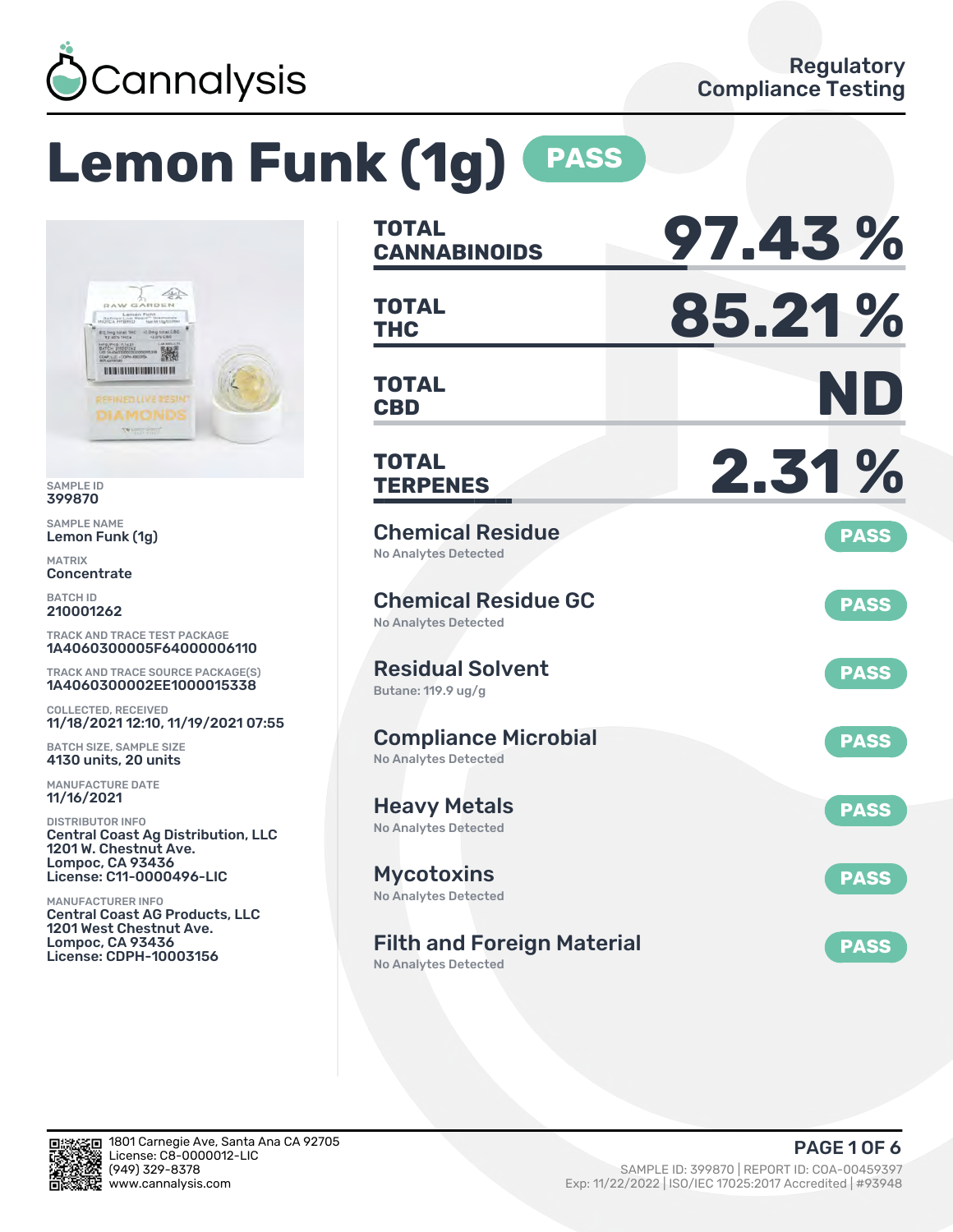

## CANNABINOID ANALYSIS

Total THC,CBD value(s) have been decarboxylated.

| TOTAL THC:          | 852.1 mg/g (85.21%), 852.1 mg per package |
|---------------------|-------------------------------------------|
| TOTAL CBD:          | ND.                                       |
| TOTAL CANNABINOIDS: | 974.3 mg/g (97.43 %)                      |

UNIT OF MEASUREMENT: Milligrams per Gram(mg/g)

| <b>ANALYTE</b>         | <b>RESULT</b>                       | <b>LOD</b> | <b>LLOO</b> | <b>ANALYTE</b>   | <b>RESULT</b> | <b>LOD</b> | <b>LLOO</b> |
|------------------------|-------------------------------------|------------|-------------|------------------|---------------|------------|-------------|
| THCa                   | 968.2 mg/g (96.82 %)                | 0.5000     | 1.0000      | CBDa             | <b>ND</b>     | 0.5000     | 1.0000      |
| D9THC                  | $2.957 \,\mathrm{mag/g}$ (0.2957 %) | 0.5000     | 1.0000      | CBD              | <b>ND</b>     | 0.5000     | 1.0000      |
| D8THC                  | <b>ND</b>                           | 0.5000     | 1.0000      | CBD <sub>v</sub> | <b>ND</b>     | 0.5000     | 1.0000      |
| <b>CBN</b>             | <b>ND</b>                           | 0.5000     | 1.0000      | CBCa             | $<$ 1 mg/g    | 0.5000     | 1.0000      |
| THCva                  | $2.052 \,\mathrm{mq/q}$ (0.2052 %)  | 0.5000     | 1.0000      | CBC              | <b>ND</b>     | 0.5000     | 1.0000      |
| <b>THC<sub>v</sub></b> | <b>ND</b>                           | 0.5000     | 1.0000      | CBGa             | $<$ 1 mg/g    | 0.5000     | 1.0000      |
| ExoTHC                 | $1.032$ mg/g (0.1032 %)             | 0.5000     | 1.0000      | <b>CBG</b>       | <b>ND</b>     | 0.5000     | 1.0000      |
| <b>CBL</b>             | <b>ND</b>                           | 0.5000     | 1.0000      |                  |               |            |             |
|                        |                                     |            |             |                  |               |            |             |

#### ADDITIONAL INFORMATION

| Method:              | SOP-TECH-001 | Sample Prepped: 11/19/2021 15:39  | Sample Approved: 11/22/2021 17:04  |  |
|----------------------|--------------|-----------------------------------|------------------------------------|--|
| Instrument: UPLC-DAD |              | Sample Analyzed: 11/19/2021 16:49 | Prep-Analytical Batch: 34122-28073 |  |



#### TOTAL TERPENES: 23.18 mg/g (2.318 %)

| UNIT OF MEASUREMENT: | Milligrams per Gram(mg/g) |
|----------------------|---------------------------|
|----------------------|---------------------------|

| <b>ANALYTE</b>          | <b>RESULT</b>                                                                                                                             | LOD    | <b>LLOQ</b> | <b>ANALYTE</b>         | <b>RESULT</b>                                       | LOD    | <b>LLOQ</b> |
|-------------------------|-------------------------------------------------------------------------------------------------------------------------------------------|--------|-------------|------------------------|-----------------------------------------------------|--------|-------------|
| 3-Carene                | <b>ND</b>                                                                                                                                 | 1.000  | 2.500       | Alpha bisabolol        | <lloq< td=""><td>0.1000</td><td>0.5000</td></lloq<> | 0.1000 | 0.5000      |
| Alpha cedrene           | <b>ND</b>                                                                                                                                 | 1.000  | 2.500       | Alpha humulene         | <lloq< td=""><td>0.5000</td><td>1.000</td></lloq<>  | 0.5000 | 1.000       |
| Alpha pinene            | 1.349 mg/g (0.1349 %)                                                                                                                     | 0.1000 | 1.000       | Alpha terpinene        | <b>ND</b>                                           | 0.5000 | 1.000       |
| Alpha terpineol         | <lloq< td=""><td>0.3260</td><td>0.6520</td><td>Beta caryophyllene</td><td>2.715 mg/g (0.2715 %)</td><td>0.5000</td><td>1.000</td></lloq<> | 0.3260 | 0.6520      | Beta caryophyllene     | 2.715 mg/g (0.2715 %)                               | 0.5000 | 1.000       |
| Beta myrcene            | 13.50 mg/g (1.350 %)                                                                                                                      | 0.5000 | 1.000       | Beta pinene            | <lloq< td=""><td>0.6070</td><td>1.214</td></lloq<>  | 0.6070 | 1.214       |
| Borneol                 | <b>ND</b>                                                                                                                                 | 1.000  | 2.500       | Camphene               | <b>ND</b>                                           | 0.5000 | 1.000       |
| Camphor                 | ND.                                                                                                                                       | 0.1000 | 0.5000      | Caryophyllene oxide ND |                                                     | 0.5000 | 2.500       |
| Cedrol                  | <b>ND</b>                                                                                                                                 | 0.5000 | 1.000       | Cis geraniol           | <b>ND</b>                                           | 1.000  | 2.500       |
| Cis nerolidol           | ND.                                                                                                                                       | 2.500  | 5.000       | Eucalyptol             | <b>ND</b>                                           | 0.1000 | 0.5000      |
| Fenchol                 | <lloq< td=""><td>0.5000</td><td>1.000</td><td>Fenchone</td><td><lloq< td=""><td>0.1000</td><td>0.5000</td></lloq<></td></lloq<>           | 0.5000 | 1.000       | Fenchone               | <lloq< td=""><td>0.1000</td><td>0.5000</td></lloq<> | 0.1000 | 0.5000      |
| Gamma terpinene         | ND.                                                                                                                                       | 0.1000 | 0.5000      | Gamma terpineol        | <b>ND</b>                                           | 0.2090 | 0.5230      |
| Geranyl acetate         | ND                                                                                                                                        | 0.1000 | 0.5000      | Guaiol                 | <b>ND</b>                                           | 2.500  | 5.000       |
| Isoborneol              | <b>ND</b>                                                                                                                                 | 0.5000 | 1.000       | Isopulegol             | <b>ND</b>                                           | 2.500  | 5.000       |
| Limonene                | 3.579 mg/g (0.3579 %)                                                                                                                     | 0.5000 | 2.500       | Linalool               | 1.239 mg/g $(0.1239\%)$                             | 0.5000 | 1.000       |
| Menthol                 | <b>ND</b>                                                                                                                                 | 1.000  | 2.500       | Ocimene 1              | <b>ND</b>                                           | 0.1550 | 0.3100      |
| Ocimene 2               | <lloq< td=""><td>0.3450</td><td>1.725</td><td>P-cymene</td><td><b>ND</b></td><td>0.5230</td><td>1.045</td></lloq<>                        | 0.3450 | 1.725       | P-cymene               | <b>ND</b>                                           | 0.5230 | 1.045       |
| P-mentha-1,5-diene ND   |                                                                                                                                           | 0.5000 | 1.000       | Pulegone               | <b>ND</b>                                           | 0.1000 | 0.5000      |
| Sabinene                | <b>ND</b>                                                                                                                                 | 0.5000 | 1.000       | Terpinolene            | 0.7930 mg/g (0.0793 %)                              | 0.1000 | 0.5000      |
| Trans beta farnesene ND |                                                                                                                                           | 2.500  | 5.000       | Trans geraniol         | <b>ND</b>                                           | 0.5000 | 2.500       |
| Trans nerolidol         | <b>ND</b>                                                                                                                                 | 0.5000 | 2.500       | Valencene              | <b>ND</b>                                           | 0.5000 | 1.000       |
|                         |                                                                                                                                           |        |             |                        |                                                     |        |             |

| ANALYTE                 | <b>RESULT</b>                                                                                                                                          | LOD    | <b>LLOQ</b> | <b>ANALYTE</b>         | <b>RESULT</b>                                       | <b>LOD</b> | <b>LLOQ</b> |
|-------------------------|--------------------------------------------------------------------------------------------------------------------------------------------------------|--------|-------------|------------------------|-----------------------------------------------------|------------|-------------|
| 3-Carene                | <b>ND</b>                                                                                                                                              | 1.000  | 2.500       | Alpha bisabolol        | <lloq< td=""><td>0.1000</td><td>0.5000</td></lloq<> | 0.1000     | 0.5000      |
| Alpha cedrene           | <b>ND</b>                                                                                                                                              | 1.000  | 2.500       | Alpha humulene         | <ll0q< td=""><td>0.5000</td><td>1.000</td></ll0q<>  | 0.5000     | 1.000       |
| Alpha pinene            | 1.349 mg/g $(0.1349\%)$                                                                                                                                | 0.1000 | 1.000       | Alpha terpinene        | <b>ND</b>                                           | 0.5000     | 1.000       |
| Alpha terpineol         | <lloq< td=""><td>0.3260</td><td>0.6520</td><td>Beta caryophyllene</td><td>2.715 mg/g <math>(0.2715\%)</math></td><td>0.5000</td><td>1.000</td></lloq<> | 0.3260 | 0.6520      | Beta caryophyllene     | 2.715 mg/g $(0.2715\%)$                             | 0.5000     | 1.000       |
| Beta myrcene            | 13.50 mg/g (1.350 %)                                                                                                                                   | 0.5000 | 1.000       | Beta pinene            | <ll0q< td=""><td>0.6070</td><td>1.214</td></ll0q<>  | 0.6070     | 1.214       |
| Borneol                 | <b>ND</b>                                                                                                                                              | 1.000  | 2.500       | Camphene               | <b>ND</b>                                           | 0.5000     | 1.000       |
| Camphor                 | <b>ND</b>                                                                                                                                              | 0.1000 | 0.5000      | Caryophyllene oxide ND |                                                     | 0.5000     | 2.500       |
| Cedrol                  | <b>ND</b>                                                                                                                                              | 0.5000 | 1.000       | Cis geraniol           | <b>ND</b>                                           | 1.000      | 2.500       |
| Cis nerolidol           | <b>ND</b>                                                                                                                                              | 2.500  | 5.000       | Eucalyptol             | <b>ND</b>                                           | 0.1000     | 0.5000      |
| Fenchol                 | <lloq< td=""><td>0.5000</td><td>1.000</td><td>Fenchone</td><td><lloq< td=""><td>0.1000</td><td>0.5000</td></lloq<></td></lloq<>                        | 0.5000 | 1.000       | Fenchone               | <lloq< td=""><td>0.1000</td><td>0.5000</td></lloq<> | 0.1000     | 0.5000      |
| Gamma terpinene         | ND.                                                                                                                                                    | 0.1000 | 0.5000      | Gamma terpineol        | <b>ND</b>                                           | 0.2090     | 0.5230      |
| Geranyl acetate         | <b>ND</b>                                                                                                                                              | 0.1000 | 0.5000      | Guaiol                 | <b>ND</b>                                           | 2.500      | 5.000       |
| Isoborneol              | <b>ND</b>                                                                                                                                              | 0.5000 | 1.000       | Isopulegol             | <b>ND</b>                                           | 2.500      | 5.000       |
| Limonene                | 3.579 mg/g $(0.3579\%)$                                                                                                                                | 0.5000 | 2.500       | Linalool               | 1.239 mg/g $(0.1239\%)$                             | 0.5000     | 1.000       |
| Menthol                 | <b>ND</b>                                                                                                                                              | 1.000  | 2.500       | Ocimene 1              | <b>ND</b>                                           | 0.1550     | 0.3100      |
| Ocimene 2               | <lloq< td=""><td>0.3450</td><td>1.725</td><td>P-cymene</td><td><b>ND</b></td><td>0.5230</td><td>1.045</td></lloq<>                                     | 0.3450 | 1.725       | P-cymene               | <b>ND</b>                                           | 0.5230     | 1.045       |
| P-mentha-1,5-diene ND   |                                                                                                                                                        | 0.5000 | 1.000       | Pulegone               | <b>ND</b>                                           | 0.1000     | 0.5000      |
| Sabinene                | <b>ND</b>                                                                                                                                              | 0.5000 | 1.000       | Terpinolene            | 0.7930 mg/g $(0.0793\%)$                            | 0.1000     | 0.5000      |
| Trans beta farnesene ND |                                                                                                                                                        | 2.500  | 5.000       | Trans geraniol         | <b>ND</b>                                           | 0.5000     | 2.500       |
| Trans nerolidol         | <b>ND</b>                                                                                                                                              | 0.5000 | 2.500       | Valencene              | <b>ND</b>                                           | 0.5000     | 1.000       |
|                         |                                                                                                                                                        |        |             |                        |                                                     |            |             |



PAGE 2 OF 6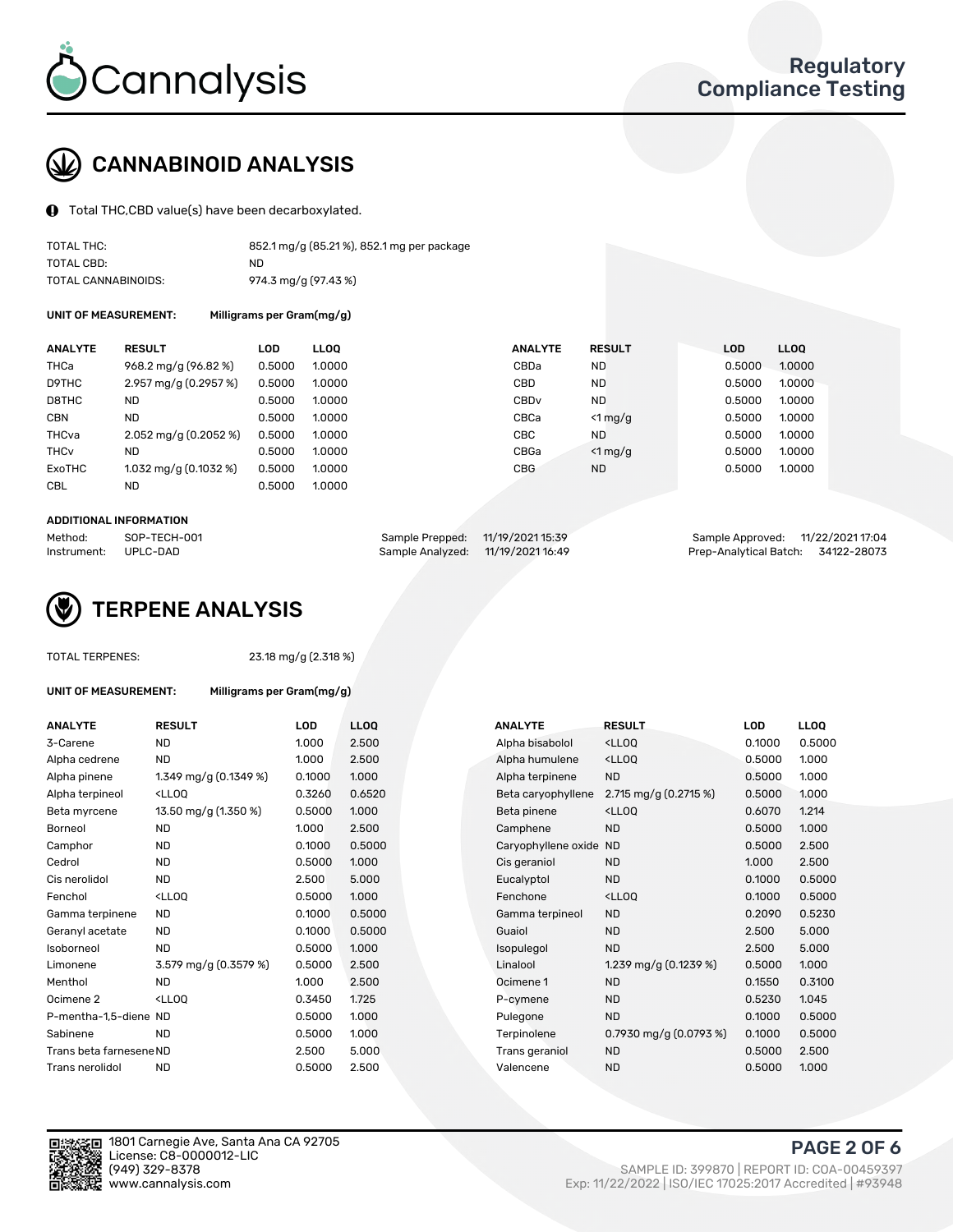

## Regulatory Compliance Testing

#### ADDITIONAL INFORMATION

Method: SOP-TECH-027 Sample Prepped: 11/19/2021 13:34 Sample Approved: 11/22/2021 10:43 Prep-Analytical Batch: 34109-28060



CHEMICAL RESIDUE ANALYSIS PASS

UNIT OF MEASUREMENT: Micrograms per Gram(ug/g)

| <b>ANALYTE</b>    | <b>RESULT</b> | LOD    | <b>LLOQ</b> | <b>ACTION LEVEL</b> |      | <b>ANALYTE</b>      | <b>RESULT</b> | <b>LOD</b> | <b>LLOQ</b> | <b>ACTION LEVEL</b> |      |
|-------------------|---------------|--------|-------------|---------------------|------|---------------------|---------------|------------|-------------|---------------------|------|
| Abamectin         | <b>ND</b>     | 0.0200 | 0.0400      | 0.1000              | Pass | Acephate            | <b>ND</b>     | 0.0200     | 0.0400      | 0.1000              | Pass |
| Acequinocyl       | <b>ND</b>     | 0.0200 | 0.0400      | 0.1000              | Pass | Acetamiprid         | <b>ND</b>     | 0.0200     | 0.0400      | 0.1000              | Pass |
| Aldicarb          | <b>ND</b>     | 0.0200 | 0.0400      | 0.0                 | Pass | Azoxystrobin        | <b>ND</b>     | 0.0200     | 0.0400      | 0.1000              | Pass |
| Bifenazate        | <b>ND</b>     | 0.0200 | 0.0400      | 0.1000              | Pass | <b>Bifenthrin</b>   | <b>ND</b>     | 0.0200     | 0.0400      | 3.000               | Pass |
| <b>Boscalid</b>   | <b>ND</b>     | 0.0200 | 0.0400      | 0.1000              | Pass | Carbarvl            | <b>ND</b>     | 0.0200     | 0.0400      | 0.5000              | Pass |
| Carbofuran        | <b>ND</b>     | 0.0200 | 0.0400      | 0.0                 | Pass | Chlorantraniliprole | <b>ND</b>     | 0.0200     | 0.0400      | 10.00               | Pass |
| Clofentezine      | <b>ND</b>     | 0.0200 | 0.0400      | 0.1000              | Pass | Coumaphos           | <b>ND</b>     | 0.0200     | 0.0400      | 0.0                 | Pass |
| Cyfluthrin        | <b>ND</b>     | 0.4000 | 1.000       | 2.000               | Pass | Cypermethrin        | <b>ND</b>     | 0.4000     | 1.000       | 1.000               | Pass |
| Daminozide        | <b>ND</b>     | 0.0200 | 0.0400      | 0.0                 | Pass | Diazinon            | <b>ND</b>     | 0.0200     | 0.0400      | 0.1000              | Pass |
| <b>Dichlorvos</b> | <b>ND</b>     | 0.0200 | 0.0400      | 0.0                 | Pass | Dimethoate          | <b>ND</b>     | 0.0200     | 0.0400      | 0.0                 | Pass |
| Dimethomorph      | <b>ND</b>     | 0.0200 | 0.0400      | 2.000               | Pass | <b>Ethoprophos</b>  | <b>ND</b>     | 0.0200     | 0.0400      | 0.0                 | Pass |
| Etofenprox        | <b>ND</b>     | 0.0200 | 0.0400      | 0.0                 | Pass | Etoxazole           | <b>ND</b>     | 0.0200     | 0.0400      | 0.1000              | Pass |
| Fenhexamid        | <b>ND</b>     | 0.0200 | 0.0400      | 0.1000              | Pass | Fenoxycarb          | <b>ND</b>     | 0.0200     | 0.0400      | 0.0                 | Pass |
| Fenpyroximate     | <b>ND</b>     | 0.0200 | 0.0400      | 0.1000              | Pass | Fipronil            | <b>ND</b>     | 0.0400     | 0.1000      | 0.0                 | Pass |
| Flonicamid        | <b>ND</b>     | 0.0200 | 0.0400      | 0.1000              | Pass | Fludioxonil         | <b>ND</b>     | 0.0200     | 0.0400      | 0.1000              | Pass |
| Hexythiazox       | <b>ND</b>     | 0.0200 | 0.0400      | 0.1000              | Pass | Imazalil            | <b>ND</b>     | 0.0200     | 0.0400      | 0.0                 | Pass |
| Imidacloprid      | <b>ND</b>     | 0.0200 | 0.0400      | 5.000               | Pass | Kresoxim methyl     | <b>ND</b>     | 0.0200     | 0.0400      | 0.1000              | Pass |
| Malathion         | <b>ND</b>     | 0.0200 | 0.0400      | 0.5000              | Pass | Metalaxyl           | <b>ND</b>     | 0.0200     | 0.0400      | 2.000               | Pass |
| Methiocarb        | <b>ND</b>     | 0.0200 | 0.0400      | 0.0                 | Pass | Methomyl            | <b>ND</b>     | 0.0200     | 0.0400      | 1.000               | Pass |
| Mevinphos         | <b>ND</b>     | 0.0200 | 0.0400      | 0.0                 | Pass | Myclobutanil        | <b>ND</b>     | 0.0200     | 0.0400      | 0.1000              | Pass |
| Naled             | <b>ND</b>     | 0.0200 | 0.0400      | 0.1000              | Pass | Oxamyl              | <b>ND</b>     | 0.0200     | 0.0400      | 0.5000              | Pass |
| Paclobutrazol     | <b>ND</b>     | 0.0200 | 0.0400      | 0.0                 | Pass | Permethrins         | <b>ND</b>     | 0.0400     | 0.1000      | 0.5000              | Pass |
| Phosmet           | <b>ND</b>     | 0.0200 | 0.0400      | 0.1000              | Pass | Piperonyl butoxide  | <b>ND</b>     | 0.0200     | 0.0400      | 3.000               | Pass |
| Prallethrin       | <b>ND</b>     | 0.0200 | 0.0400      | 0.1000              | Pass | Propiconazole       | <b>ND</b>     | 0.0200     | 0.0400      | 0.1000              | Pass |
| Propoxur          | <b>ND</b>     | 0.0200 | 0.0400      | 0.0                 | Pass | Pyrethrins          | <b>ND</b>     | 0.0200     | 0.0400      | 0.5000              | Pass |
| Pyridaben         | <b>ND</b>     | 0.0200 | 0.0400      | 0.1000              | Pass | Spinetoram          | <b>ND</b>     | 0.0200     | 0.0400      | 0.1000              | Pass |
| Spinosad          | <b>ND</b>     | 0.0300 | 0.0700      | 0.1000              | Pass | Spiromesifen        | <b>ND</b>     | 0.0200     | 0.0400      | 0.1000              | Pass |
| Spirotetramat     | <b>ND</b>     | 0.0200 | 0.0400      | 0.1000              | Pass | Spiroxamine         | <b>ND</b>     | 0.0200     | 0.0400      | 0.0                 | Pass |
| Tebuconazole      | <b>ND</b>     | 0.0200 | 0.0400      | 0.1000              | Pass | Thiacloprid         | <b>ND</b>     | 0.0200     | 0.0400      | 0.0                 | Pass |
| Thiamethoxam      | <b>ND</b>     | 0.0200 | 0.0400      | 5.000               | Pass | Trifloxystrobin     | <b>ND</b>     | 0.0200     | 0.0400      | 0.1000              | Pass |

#### ADDITIONAL INFORMATION

Method: SOP-TECH-002 Sample Prepped: 11/19/2021 13:52 Sample Approved: 11/22/2021 14:06<br>Instrument: LC-MS/MS Sample Analyzed: 11/19/2021 14:43 Prep-Analytical Batch: 34110-28063 Prep-Analytical Batch: 34110-28063

PAGE 3 OF 6

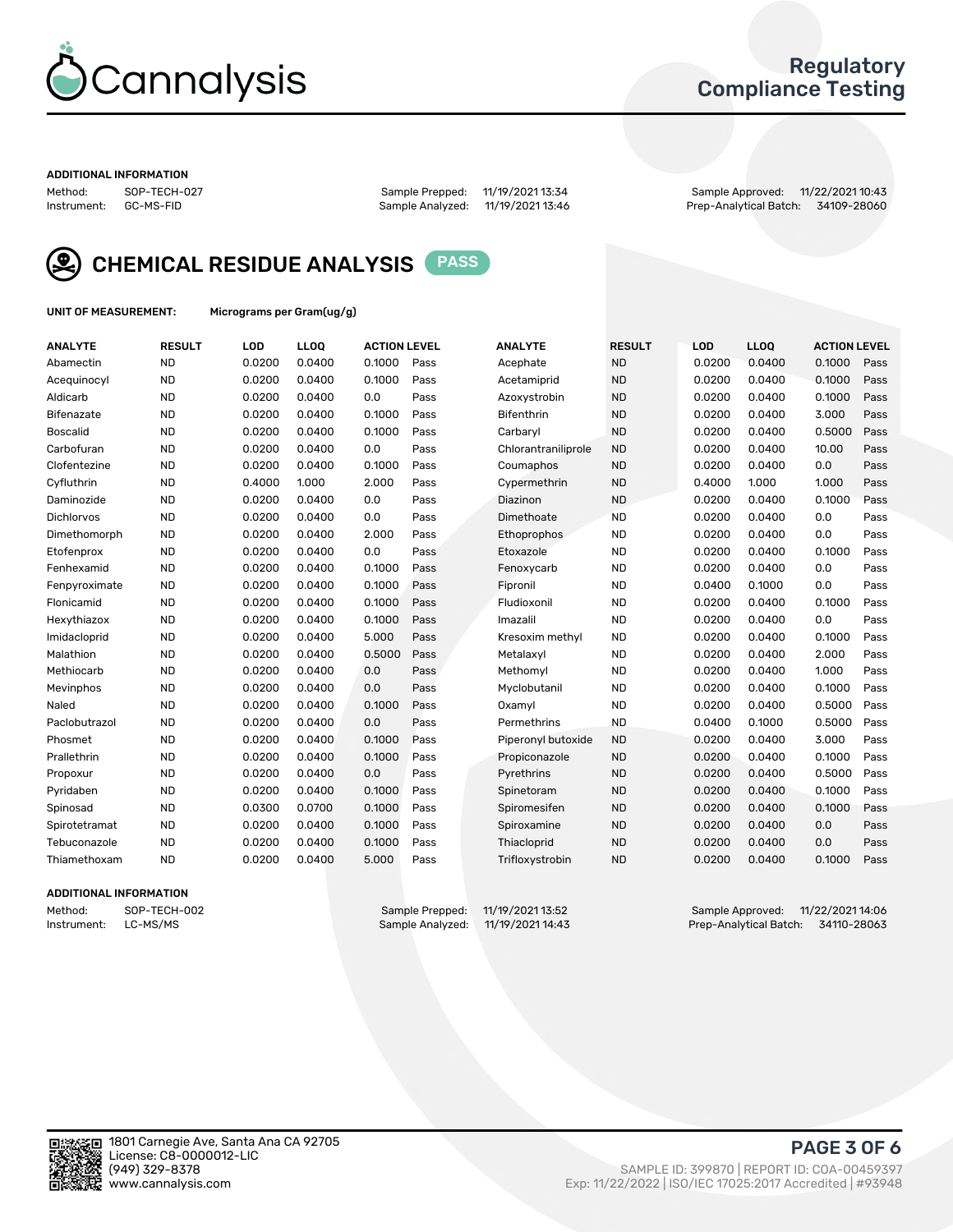

## CHEMICAL RESIDUE GC ANALYSIS PASS

| UNIT OF MEASUREMENT: |               | Micrograms per Gram(ug/g) |      |              |
|----------------------|---------------|---------------------------|------|--------------|
| <b>ANALYTE</b>       | <b>RESULT</b> | LOD                       | LLOO | <b>ACTIO</b> |

| <b>ANALYTE</b>         | <b>RESULT</b> | LOD    | ∟LOO   | <b>ACTION LEVEL</b> |                  | <b>ANALYTE</b>   | <b>RESULT</b> | LOD    | <b>LLOO</b>            | <b>ACTION LEVEL</b> |      |
|------------------------|---------------|--------|--------|---------------------|------------------|------------------|---------------|--------|------------------------|---------------------|------|
| Captan                 | <b>ND</b>     | 0.1000 | 0.2000 | 0.7000              | Pass             | Chlordane        | <b>ND</b>     | 0.0109 | 0.0136                 | 0.0                 | Pass |
| Methyl parathion       | <b>ND</b>     | 0.0400 | 0.1000 | 0.0                 | Pass             | <b>PCNB</b>      | <b>ND</b>     | 0.0200 | 0.0400                 | 0.1000              | Pass |
| Chlorfenapyr           | <b>ND</b>     | 0.0800 | 0.1000 | 0.0                 | Pass             | Chlorpyrifos     | <b>ND</b>     | 0.0800 | 0.1000                 | 0.0                 | Pass |
|                        |               |        |        |                     |                  |                  |               |        |                        |                     |      |
| ADDITIONAL INFORMATION |               |        |        |                     |                  |                  |               |        |                        |                     |      |
| Method:                | SOP-TECH-010  |        |        |                     | Sample Prepped:  | 11/19/2021 13:57 |               |        | Sample Approved:       | 11/22/2021 10:54    |      |
| Instrument:            | GC-MS/MS      |        |        |                     | Sample Analyzed: | 11/19/2021 14:43 |               |        | Prep-Analytical Batch: | 34111-28064         |      |
|                        |               |        |        |                     |                  |                  |               |        |                        |                     |      |

## RESIDUAL SOLVENT ANALYSIS PASS

UNIT OF MEASUREMENT: Micrograms per Gram(ug/g)

| <b>ANALYTE</b>       | <b>RESULT</b> | LOD    | <b>LLOO</b> | <b>ACTION LEVEL</b> |      | <b>ANALYTE</b>           | <b>RESULT</b>        | LOD    | <b>LLOO</b> | <b>ACTION LEVEL</b> |      |
|----------------------|---------------|--------|-------------|---------------------|------|--------------------------|----------------------|--------|-------------|---------------------|------|
| Acetone              | <b>ND</b>     | 50.00  | 100.0       | 5000                | Pass | Acetonitrile             | <b>ND</b>            | 50.00  | 100.0       | 410.0               | Pass |
| Benzene              | <b>ND</b>     | 0.5000 | 1.000       | 1.000               | Pass | Butane                   | 119.9 $\frac{10}{9}$ | 50.00  | 100.0       | 5000                | Pass |
| Chloroform           | <b>ND</b>     | 0.5000 | 1.000       | 1.000               | Pass | Ethanol                  | <b>ND</b>            | 50.00  | 100.0       | 5000                | Pass |
| <b>Ethyl Acetate</b> | <b>ND</b>     | 50.00  | 100.0       | 5000                | Pass | <b>Ethyl Ether</b>       | <b>ND</b>            | 50.00  | 100.0       | 5000                | Pass |
| Ethylene oxide       | <b>ND</b>     | 0.5000 | 1.000       | 1.000               | Pass | Heptane                  | <b>ND</b>            | 50.00  | 100.0       | 5000                | Pass |
| Hexane               | <b>ND</b>     | 50.00  | 100.0       | 290.0               | Pass | <b>Isopropyl Alcohol</b> | <b>ND</b>            | 50.00  | 100.0       | 5000                | Pass |
| Methanol             | <b>ND</b>     | 50.00  | 100.0       | 3000                | Pass | Methylene chloride       | <b>ND</b>            | 0.5000 | 1.000       | 1.000               | Pass |
| Pentane              | <b>ND</b>     | 50.00  | 100.0       | 5000                | Pass | Propane                  | <b>ND</b>            | 50.00  | 200.0       | 5000                | Pass |
| Toluene              | <b>ND</b>     | 50.00  | 100.0       | 890.0               | Pass | Xvlenes                  | <b>ND</b>            | 50.08  | 100.0       | 2170                | Pass |
| Trichloroethylene    | <b>ND</b>     | 0.5000 | 1.000       | 1.000               | Pass | 1.2-Dichloroethane       | <b>ND</b>            | 0.5000 | 1.000       | 1.000               | Pass |

#### ADDITIONAL INFORMATION

|         | ADDITIONAL INFORMATION   |                                   |                                    |  |
|---------|--------------------------|-----------------------------------|------------------------------------|--|
| Method: | SOP-TECH-021             | Sample Prepped: 11/19/2021 13:33  | Sample Approved: 11/22/2021 11:20  |  |
|         | Instrument: HS-GC-MS/FID | Sample Analyzed: 11/19/2021 14:21 | Prep-Analytical Batch: 34113-28062 |  |



UNIT OF MEASUREMENT: Cycle Threshold (Ct)

| <b>ANALYTE</b>                        | <b>RESULT</b>                 | LOD   | <b>LLOO</b> |                  | <b>ACTION LEVEL</b> | <b>ANALYTE</b>   | <b>RESULT</b> | <b>LOD</b>                           | <b>LLOO</b> |             | <b>ACTION LEVEL</b> |
|---------------------------------------|-------------------------------|-------|-------------|------------------|---------------------|------------------|---------------|--------------------------------------|-------------|-------------|---------------------|
| A.fumigatus                           | <b>ND</b>                     | 33.00 | 0.0         | 0.0              | Pass                | A. flavus        | <b>ND</b>     | 33.00                                | 0.0         | 0.0         | Pass                |
| A. niger                              | <b>ND</b>                     | 33.00 | 0.0         | 0.0              | Pass                | A. terreus       | <b>ND</b>     | 33.00                                | 0.0         | 0.0         | Pass                |
| <b>STEC</b>                           | <b>ND</b>                     | 33.00 | 0.0         | 0.0              | Pass                | Salmonella spp   | <b>ND</b>     | 33.00                                | 0.0         | 0.0         | Pass                |
|                                       | <b>ADDITIONAL INFORMATION</b> |       |             |                  |                     |                  |               |                                      |             |             |                     |
| SOP-TECH-016, SOP-TECH-022<br>Method: |                               |       |             |                  | Sample Prepped:     | 11/22/2021 09:27 |               | 11/22/2021 19:21<br>Sample Approved: |             |             |                     |
| aPCR<br>Instrument:                   |                               |       |             | Sample Analyzed: | 11/22/2021 09:28    |                  |               | Prep-Analytical Batch:               |             | 34125-28077 |                     |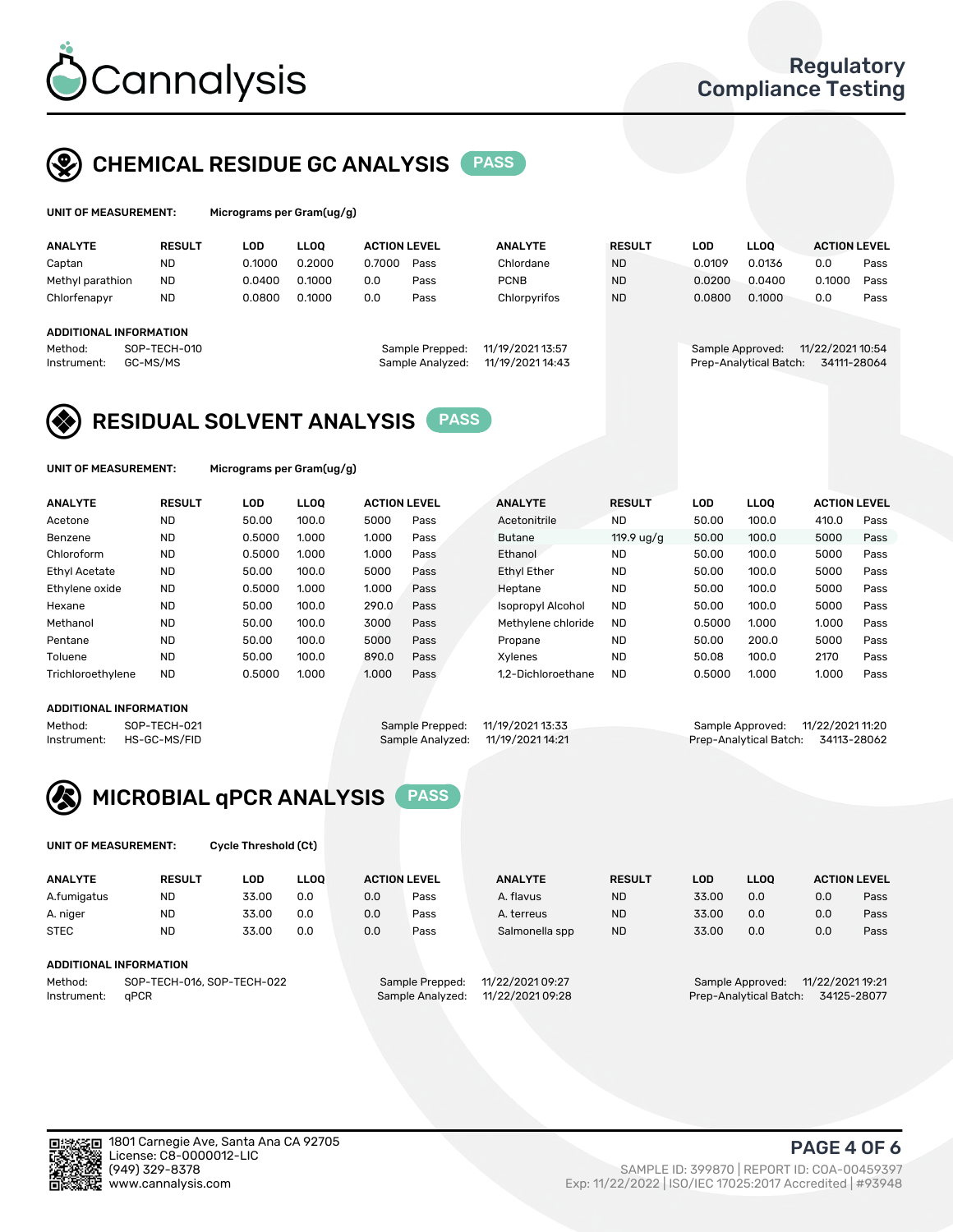



| UNIT OF MEASUREMENT:                                   |                            | Micrograms per Gram(ug/g) |             |                     |                  |                  |               |            |                        |                     |      |
|--------------------------------------------------------|----------------------------|---------------------------|-------------|---------------------|------------------|------------------|---------------|------------|------------------------|---------------------|------|
| <b>ANALYTE</b>                                         | <b>RESULT</b>              | <b>LOD</b>                | <b>LLOO</b> | <b>ACTION LEVEL</b> |                  | <b>ANALYTE</b>   | <b>RESULT</b> | <b>LOD</b> | LLOO <sup>1</sup>      | <b>ACTION LEVEL</b> |      |
| Arsenic                                                | <b>ND</b>                  | 0.0120                    | 0.1000      | 0.2000              | Pass             | Cadmium          | <b>ND</b>     | 0.0072     | 0.0500                 | 0.2000              | Pass |
| Lead                                                   | <b>ND</b>                  | 0.0068                    | 0.0500      | 0.5000              | Pass             | Mercury          | <b>ND</b>     | 0.0060     | 0.0500                 | 0.1000              | Pass |
| <b>ADDITIONAL INFORMATION</b>                          |                            |                           |             |                     |                  |                  |               |            |                        |                     |      |
| Method:                                                | SOP-TECH-013               |                           |             |                     | Sample Prepped:  | 11/22/2021 10:02 |               |            | Sample Approved:       | 11/22/2021 19:19    |      |
| Instrument:                                            | ICP-MS                     |                           |             |                     | Sample Analyzed: | 11/22/2021 11:25 |               |            | Prep-Analytical Batch: | 34129-28080         |      |
| (纂)                                                    | <b>MYCOTOXINS ANALYSIS</b> |                           |             |                     |                  |                  |               |            |                        |                     |      |
| UNIT OF MEASUREMENT:<br>Micrograms per Kilogram(ug/kg) |                            |                           |             |                     |                  |                  |               |            |                        |                     |      |

| <b>ANALYTE</b>          | <b>RESULT</b> | LOD             | <b>LLOO</b>      | <b>ACTION LEVEL</b> | <b>ANALYTE</b> | <b>RESULT</b>    | LOD              | <b>LLOO</b> | <b>ACTION LEVEL</b> |      |
|-------------------------|---------------|-----------------|------------------|---------------------|----------------|------------------|------------------|-------------|---------------------|------|
| Aflatoxin B1            | ND            | 1.000           | 2.000            | N/A                 | Aflatoxin B2   | <b>ND</b>        | 2.000            | 5.000       |                     | N/A  |
| Aflatoxin G1            | <b>ND</b>     | 2.000           | 5.000            | N/A                 | Aflatoxin G2   | <b>ND</b>        | 2.000            | 5.000       |                     | N/A  |
| <b>Total Aflatoxins</b> | <b>ND</b>     | 10.00           | 14.00            | 20.00<br>Pass       | Ochratoxin A   | <b>ND</b>        | 1.000            | 2.000       | 20.00               | Pass |
| ADDITIONAL INFORMATION  |               |                 |                  |                     |                |                  |                  |             |                     |      |
| SOP-TECH-020<br>Method: |               | Sample Prepped: | 11/19/2021 14:47 |                     |                | Sample Approved: | 11/22/2021 11:41 |             |                     |      |

Instrument: LC-MS/MS Sample Analyzed: 11/19/2021 14:47 Prep-Analytical Batch: 34119-28065



|  |  | UNIT OF MEASUREMENT: |
|--|--|----------------------|
|  |  |                      |

Filth and Foreign Matter (%, #/3g)

| <b>ANALYTE</b>         | <b>RESULT</b>                     | LOD | <b>LLOO</b> | <b>ACTION LEVEL</b> |                                     | <b>ANALYTE</b>                       | <b>RESULT</b> | LOD | <b>LLOO</b>                                | <b>ACTION LEVEL</b>             |      |
|------------------------|-----------------------------------|-----|-------------|---------------------|-------------------------------------|--------------------------------------|---------------|-----|--------------------------------------------|---------------------------------|------|
| IF RH ME               | <b>ND</b>                         | 0.0 | 0.0         | 1.000               | Pass                                | <b>IFM</b>                           | <b>ND</b>     | 0.0 | 0.0                                        | 25.00                           | Pass |
| Mold                   | <b>ND</b>                         | 0.0 | 0.0         | 25.00               | Pass                                | <b>SSCD</b>                          | <b>ND</b>     | 0.0 | 0.0                                        | 25.00                           | Pass |
| ADDITIONAL INFORMATION |                                   |     |             |                     |                                     |                                      |               |     |                                            |                                 |      |
| Method:<br>Instrument: | SOP-TECH-009<br>Visual Inspection |     |             |                     | Sample Prepped:<br>Sample Analyzed: | 11/19/2021 11:31<br>11/19/2021 11:34 |               |     | Sample Approved:<br>Prep-Analytical Batch: | 11/19/2021 11:43<br>34107-28058 |      |



PAGE 5 OF 6